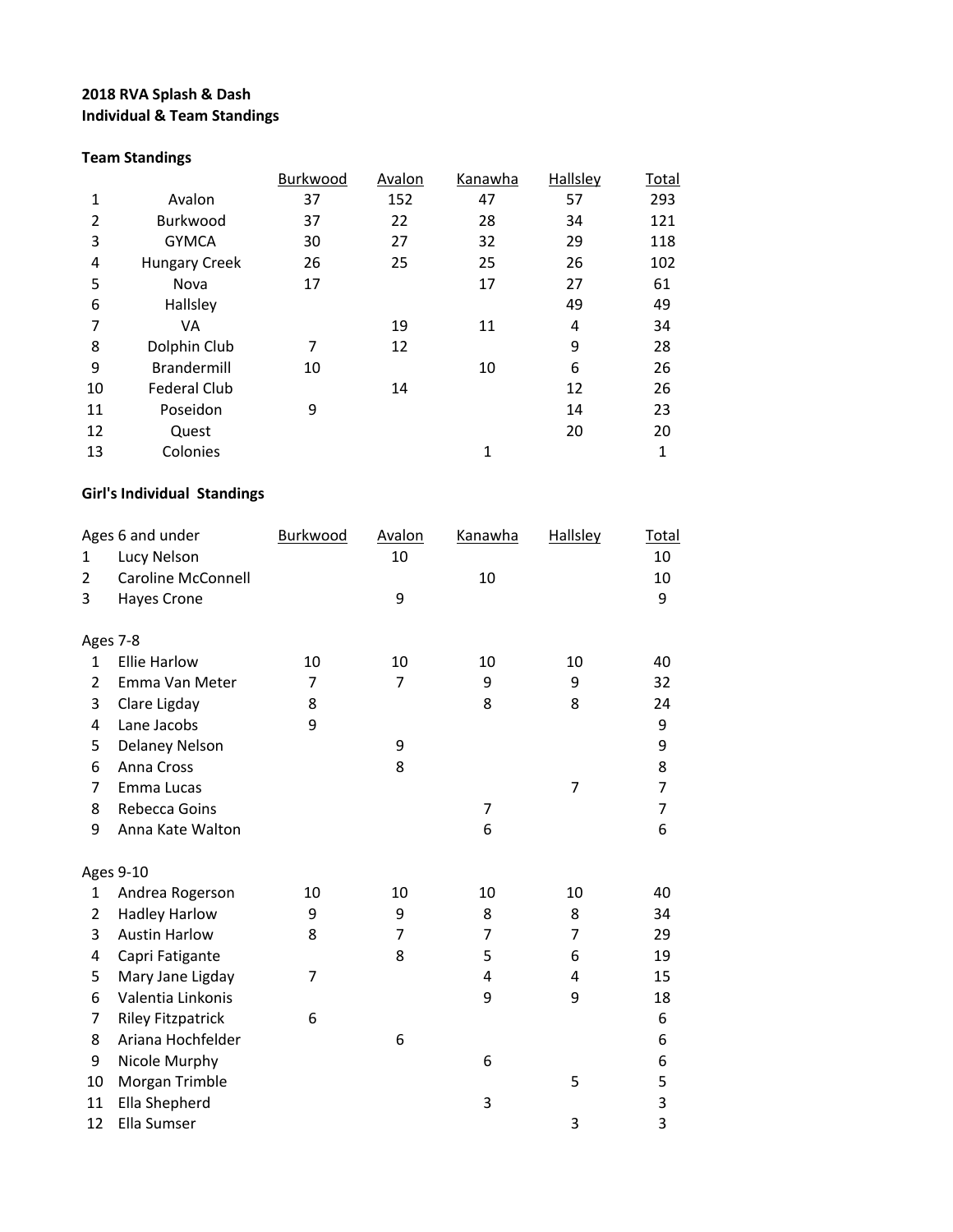| 13             | Reese Jordan                      |          |               |                | $\overline{2}$        | 2                       |
|----------------|-----------------------------------|----------|---------------|----------------|-----------------------|-------------------------|
| 14             | <b>Chloe Stribling</b>            |          |               | $\overline{2}$ |                       | $\overline{2}$          |
| 15             | Madison Jewett                    |          |               |                | $\mathbf{1}$          | $\mathbf{1}$            |
| 16             | <b>Tegen Laurence</b>             |          |               | $\mathbf{1}$   |                       | $\mathbf{1}$            |
|                |                                   |          |               |                |                       |                         |
|                | Ages 11-12                        |          |               |                |                       |                         |
| $\mathbf{1}$   | Annika Rogerson                   | 10       | 8             | 9              | 7                     | 34                      |
| 2              | Gabriella Linkonis                |          | 10            |                | 9                     | 19                      |
| 3              | <b>Emory Allen</b>                |          | 9             |                | 8                     | 17                      |
| 4              | Madeline Fisher                   |          |               |                | 10                    | 10                      |
| 5              | Allison Bischoff                  |          |               | 10             |                       | 10                      |
| 6              | Paige Siegman                     | 9        |               |                |                       | 9                       |
| 7              | <b>Emory Allen</b>                |          |               |                | 8                     | 8                       |
| 8              | <b>Callie Horst</b>               |          |               | 8              |                       | 8                       |
| 9              | Kendall Wright                    | 8        |               |                |                       | 8                       |
| 10             | Kate McCormack                    | 7        |               |                |                       | 7                       |
| 11             | Caroline Walton                   |          |               | 7              |                       | 7                       |
| 12             | Gianna Mungo                      |          | 7             |                |                       | 7                       |
| 13             | <b>Bridget Anne Blaszak</b>       |          |               |                | 6                     | 6                       |
| 14             | Elizabeth Collier                 |          |               | 6              |                       | 6                       |
| 15             | Caroline Gray                     |          | 6             |                |                       | 6                       |
| 16             | Megan Lamberson                   |          |               |                | 5                     | 5                       |
| 17             | Emma Crone                        |          | 5             |                |                       | 5                       |
| 18             | Saylor Narron                     |          |               |                | 4                     | 4                       |
| 19             | Zona Eigel                        |          | 4             |                |                       | 4                       |
| 20             | Hattie Iverson                    |          |               |                | 3                     | 3                       |
|                | Ages 13-15                        |          |               |                |                       |                         |
| 1              | Anneliese Rogerson                | 10       | 9             | 9              | 8                     | 36                      |
| $\overline{2}$ | Maggie Wallace                    |          | 7             | 10             | 10                    | 27                      |
| 3              | Annelle Conradie                  | 7        | 7             |                | 9                     | 23                      |
| 4              | Anna Ligday                       | 8        |               | 7              | 5                     | 20                      |
| 5              | <b>Allison Dodd</b>               |          | 10            |                |                       | 10                      |
| 6              | <b>Emily Merchant</b>             | 9        |               |                |                       | 9                       |
| 7              | Carly Laurence                    |          |               | 8              |                       | 8                       |
| 8              | Izzy List                         |          |               |                | 7                     | 7                       |
| 9              | Evangeline Lothian                |          |               |                | 6                     | 6                       |
|                | <b>Boy's Individual Standings</b> |          |               |                |                       |                         |
|                | Ages 6 and under                  | Burkwood | <b>Avalon</b> | <b>Kanawha</b> | <b>Hallsley</b>       | <b>Total</b>            |
| $\mathbf{1}$   | Owen Murphy                       |          |               | 10             |                       | <u>10</u>               |
| $\overline{2}$ | <b>Fletcher Sentz</b>             |          | 10            |                |                       | 10                      |
| 3              | Weston White                      |          |               |                | 10                    | 10                      |
| 4              | Mason Redfern                     |          |               |                | $\overline{\partial}$ | $\overline{\mathbf{S}}$ |
| 5              | Niels Iverson                     |          |               |                | <u>8</u>              | <u>8</u>                |

| Ages 7-8            |   |   |    |
|---------------------|---|---|----|
| 1 Grafton Fatigante | h | h |    |
| 2 Porter Linkonis   |   |   | 18 |

Niels Iverson 8 8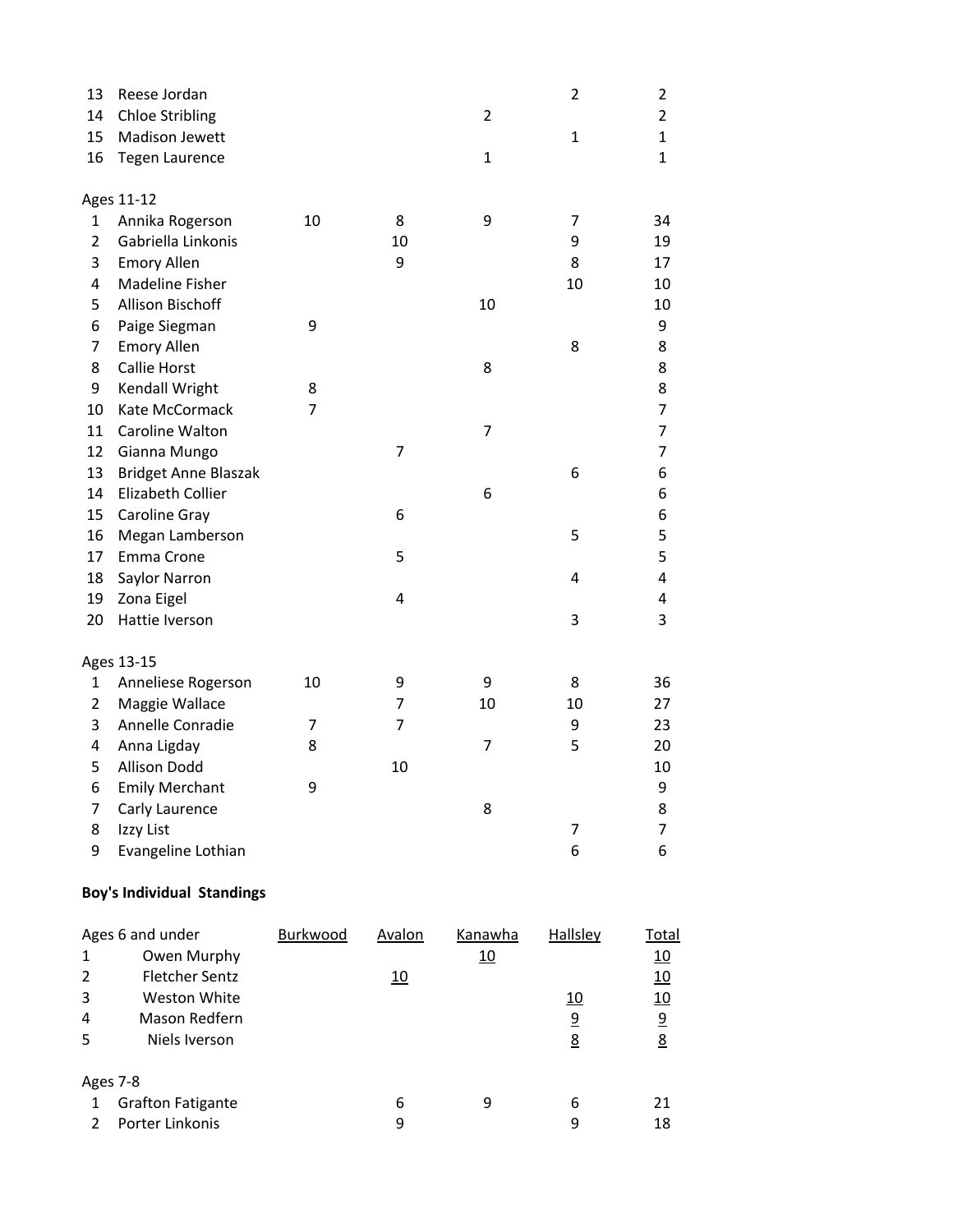| 3              | Zach Fisher                          |    |                  |                | 10 | 10                      |
|----------------|--------------------------------------|----|------------------|----------------|----|-------------------------|
| 4              | Eli Bookshier                        |    | 10               |                |    | 10                      |
| 5              | <b>Hunter Collier</b>                |    |                  | 10             |    | 10                      |
| 6              | <b>Anders Crank</b>                  | 9  |                  |                |    | 9                       |
| 7              | <b>Brandon Kurichh</b>               |    |                  |                | 8  | 8                       |
| 8              | Tyler Geldreich                      |    | 8                |                |    | 8                       |
| 9              | Tommy White                          |    |                  |                | 7  | 7                       |
| 10             | Nathan Freiden                       |    | 7                |                |    | 7                       |
| 11             | <b>Brooks Moore</b>                  |    |                  |                | 5  | 5                       |
| 12             | <b>Brock Morris</b>                  |    |                  |                | 4  | 4                       |
|                | Ages 9-10                            |    |                  |                |    |                         |
| 1              | Graham Pardo                         | 10 | 9                | 10             | 6  | 35                      |
| $\overline{2}$ | Paxton Crank                         | 8  |                  | 9              | 8  | 25                      |
| 3              | <b>Wilson Berger</b>                 |    | 10               |                | 10 | 20                      |
| 4              | Cooper Redfern                       | 9  | 4                |                | 5  | 18                      |
| 5              | <b>Charlie Cross</b>                 | 10 | 7                |                |    | 17                      |
| 6              | Ethan Wallace                        | 6  | 3                | 7              | 1  | 17                      |
| 7              | Max Sumser                           |    |                  |                | 9  | 9                       |
| 8              | <b>Hugh Martin</b>                   |    |                  | 4              | 4  | 8                       |
| 9              | <b>Trip Crone</b>                    |    | 8                |                |    | 8                       |
| 10             | Collin Weis                          |    |                  | 8              |    | 8                       |
| 11             | Gage Duerbeck                        |    |                  |                | 7  | 7                       |
| 12             | <b>Traylor Fabricant</b>             | 7  |                  |                |    | 7                       |
| 13             | Cole Nelson                          |    | 6                |                |    | 6                       |
| 14             | Hatcher Cox                          |    |                  | 6              |    | 6                       |
| 15             | Joshua Farnsworth                    |    | 5                |                |    | 5                       |
| 16             | Weber Fatigante                      |    |                  | 5              |    | 5                       |
| 17             | Luke Wright                          | 5  |                  |                |    | 5                       |
| 18             | Ryan Kurichh                         |    |                  |                | 3  | 3                       |
| 19             | <b>Tyler Rogish</b>                  |    |                  | 3              |    | 3                       |
| 20             | <b>Jack Niemas</b>                   |    |                  |                | 2  | $\overline{\mathbf{c}}$ |
| 21             | David Goins                          |    |                  | $\overline{2}$ |    | $\overline{2}$          |
|                |                                      |    |                  |                |    |                         |
| 22<br>23       | <b>Griffin Sentz</b><br>Porter Sentz |    | 2<br>$\mathbf 1$ |                |    | 2<br>$\mathbf{1}$       |
|                | Ages 11-12                           |    |                  |                |    |                         |
| $\mathbf{1}$   | Patrick Harlow                       | 10 | 10               | 10             | 10 | 40                      |
| $\overline{2}$ | Heinrich Conradie                    | 9  | 9                | 9              | 7  | 34                      |
| 3              | Caleb Harlow                         | 8  | 8                | 8              | 9  | 33                      |
| 4              | Colby Wallace                        | 7  | 7                | 7              | 6  | 27                      |
|                | Cannen Harlow                        | 5  | 5                | 5              | 4  |                         |
| 5              |                                      |    |                  |                |    | 19                      |
| 6              | Max Laurence                         | 6  |                  | 6              |    | 12                      |
| 7              | Grady Booksheir                      |    | 6                |                |    | 6                       |
| 8              | Jackson Wright                       |    |                  |                | 5  | 5                       |
| 9              | Thomas Lothian                       |    |                  |                | 3  | 3                       |
|                | Ages 13-15                           |    |                  |                |    |                         |
| 1              | Nicholas Ligday                      | 9  |                  | 10             | 8  | 27                      |
| $\overline{2}$ | Henry Berger                         |    | 10               |                | 9  | 19                      |